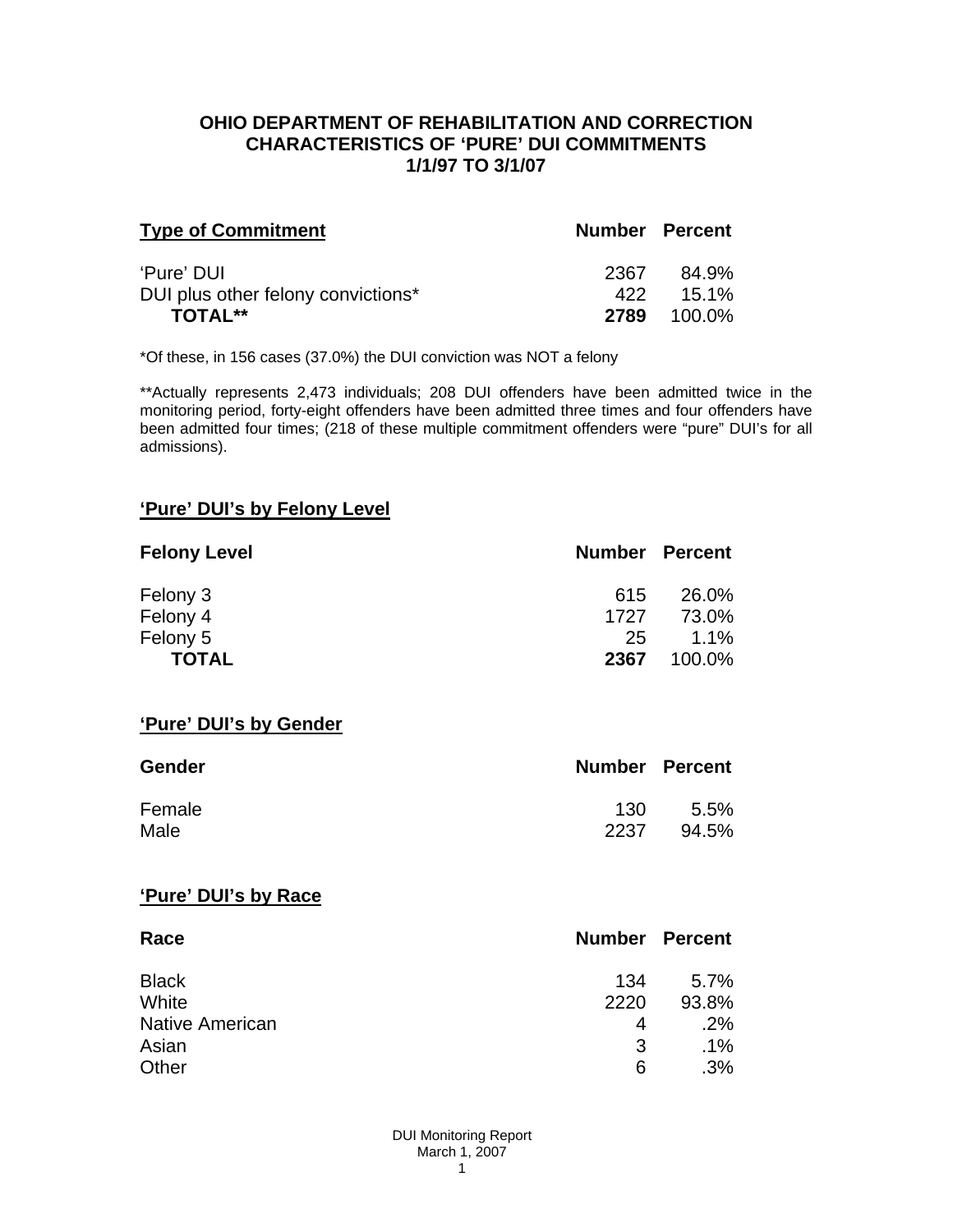# **'Pure' DUI's by Age at Commitment**

| <b>Age at Commitment</b> | <b>Number</b> | <b>Percent</b> |
|--------------------------|---------------|----------------|
| 25 and under             | 112           | $4.7\%$        |
| 26 to 30                 | 290           | 12.3%          |
| 31 to 35                 | 405           | 17.1%          |
| 36 to 40                 | 531           | 22.4%          |
| 41 to 45                 | 541           | 22.0%          |
| 46 to 50                 | 307           | 13.0%          |
| Over 50                  | 181           | 7.6%           |

| Range = $19$ to $77$ | Median = $39$ |  |
|----------------------|---------------|--|
| Mean $=$ 39.0        | Mode $= 44$   |  |

# **'Pure' DUI'S by Security Classification**

| <b>Security Level</b>                | <b>Number Percent</b> |        |
|--------------------------------------|-----------------------|--------|
| Level 1-A                            | 198                   | 8.4%   |
| Level 1-B                            | 1733                  | 73.2%  |
| Level 2                              | 285                   | 12.0%  |
| Level 3*                             | 150                   | 6.3%   |
| Level 4-B                            |                       | $.0\%$ |
| *Includes inmates still in reception |                       |        |

# **'Pure' DUI's by County of Commitment**

| <b>County of Commitment</b> | <b>Number</b> | <b>Percent</b> |
|-----------------------------|---------------|----------------|
| Cuyahoga                    | 219           | $9.0\%$        |
| Summit                      | 170           | 7.2%           |
| <b>Stark</b>                | 161           | 6.6%           |
| Hamilton                    | 135           | 5.7%           |
| <b>Butler</b>               | 112           | 4.4%           |
| Franklin                    | 103           | 4.3%           |
| Lorain                      | 100           | 4.2%           |
| Clermont                    | 90            | 3.8%           |
| Lake                        | 80            | 3.4%           |
| Warren                      | 66            | 2.8%           |
| Portage                     | 64            | 2.7%           |
| <b>All Other Counties</b>   | 1067          | 45.1%          |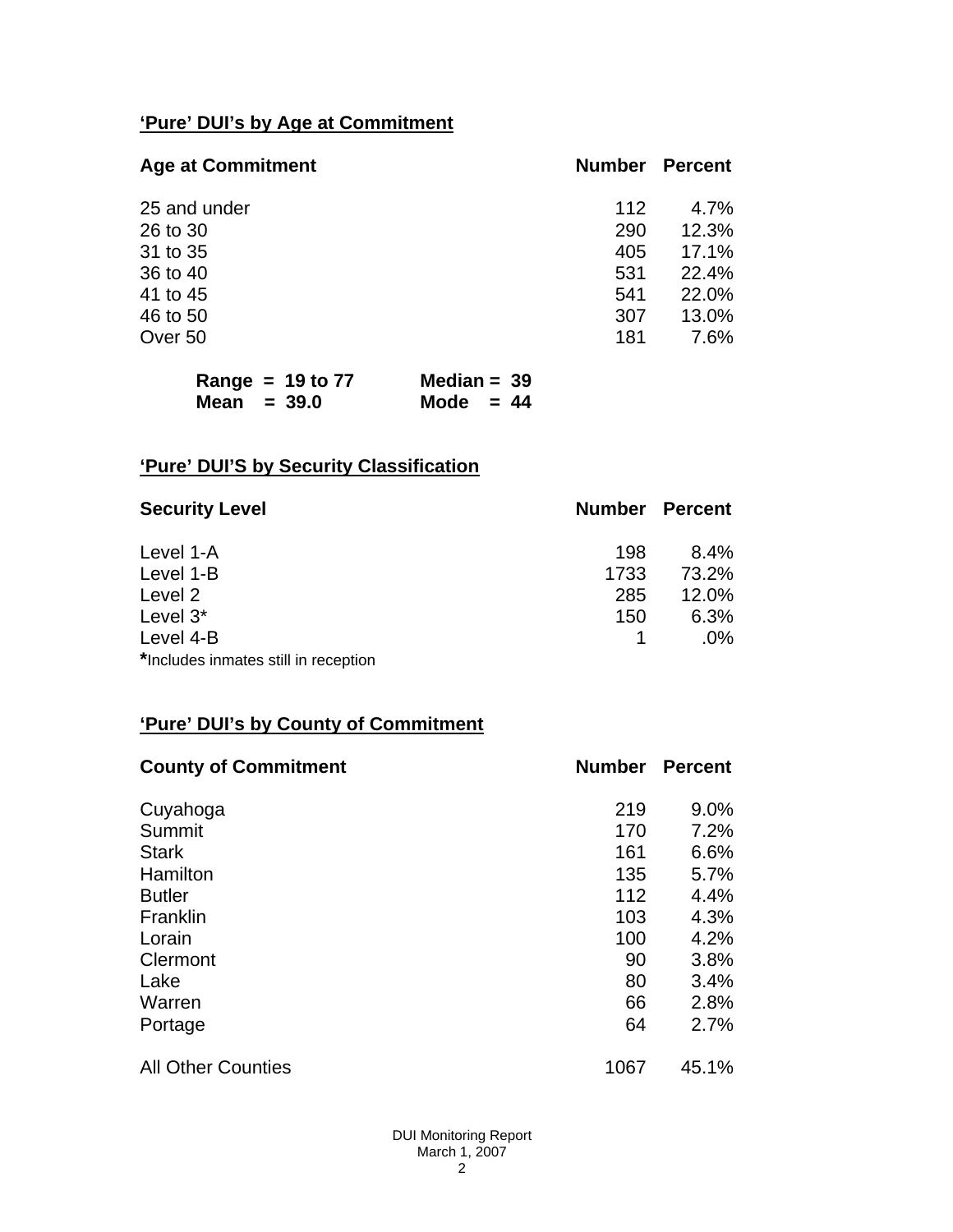# **'Pure' DUI's by Current Status**

| <b>Current Status</b>                  | <b>Number</b> | <b>Percent</b> |
|----------------------------------------|---------------|----------------|
| <b>Currently Incarcerated</b>          | 503           | 21.3%          |
| <b>Judicial Release</b>                | 376           | 15.9%          |
| <b>Released under PRC</b>              | 790           | 33.4%          |
| Released to Appeal Bond                | 6             | .3%            |
| <b>Furlough (Transitional Control)</b> | 80            | 3.4%           |
| <b>Vacated Sentence</b>                | 10            | .4%            |
| <b>Court Order</b>                     | 10            | .4%            |
| Death of Inmate                        | 15            | .6%            |
| Released at Expiration of Prison Term* | 576           | 24.3%          |

\*Released without post-release control; of the 934 releases since January 2004, 489 were expiration of prison term (52.4%), compared with 185 inmates released onto PRC (which included 147 males who successfully completed the DUI IPP sentence reduction program, seven females who successfully completed the Camp Meridian IPP program and two females who completed the ORW education intensive program).

## **'Pure' DUI's by Length of Sentence (in months)**

| <b>Length of Sentence</b>            | <b>Number Percent</b> |                 |
|--------------------------------------|-----------------------|-----------------|
| Two Months (mandatory sentence)      | 52                    | 2.2%            |
| Three to Six Months                  | 292                   | 12.3%           |
| Seven to Eleven Months               | 220                   | 9.3%            |
| <b>Twelve Months</b>                 | 612                   | 25.9%           |
| Thirteen to Seventeen Months         | 205                   | 8.7%            |
| <b>Eighteen Months</b>               | 186                   | 7.9%            |
| Nineteen to Twenty-four Months       | 357                   | 15.1%           |
| <b>Twenty-five to Thirty Months</b>  | 170                   | 7.2%            |
| Thirty-one to Thirty-five Months     | 1                     |                 |
| Thirty-six to Forty-seven Months     | 154                   | 6.5%            |
| Forty-eight to Fifty-nine Months     | 86                    | 3.6%            |
| Sixty Months or more                 | 32                    | 1.4%            |
| <b>Mode</b><br>$= 12$ months<br>Mean |                       | $= 18.3$ months |

 **Median = 13 months**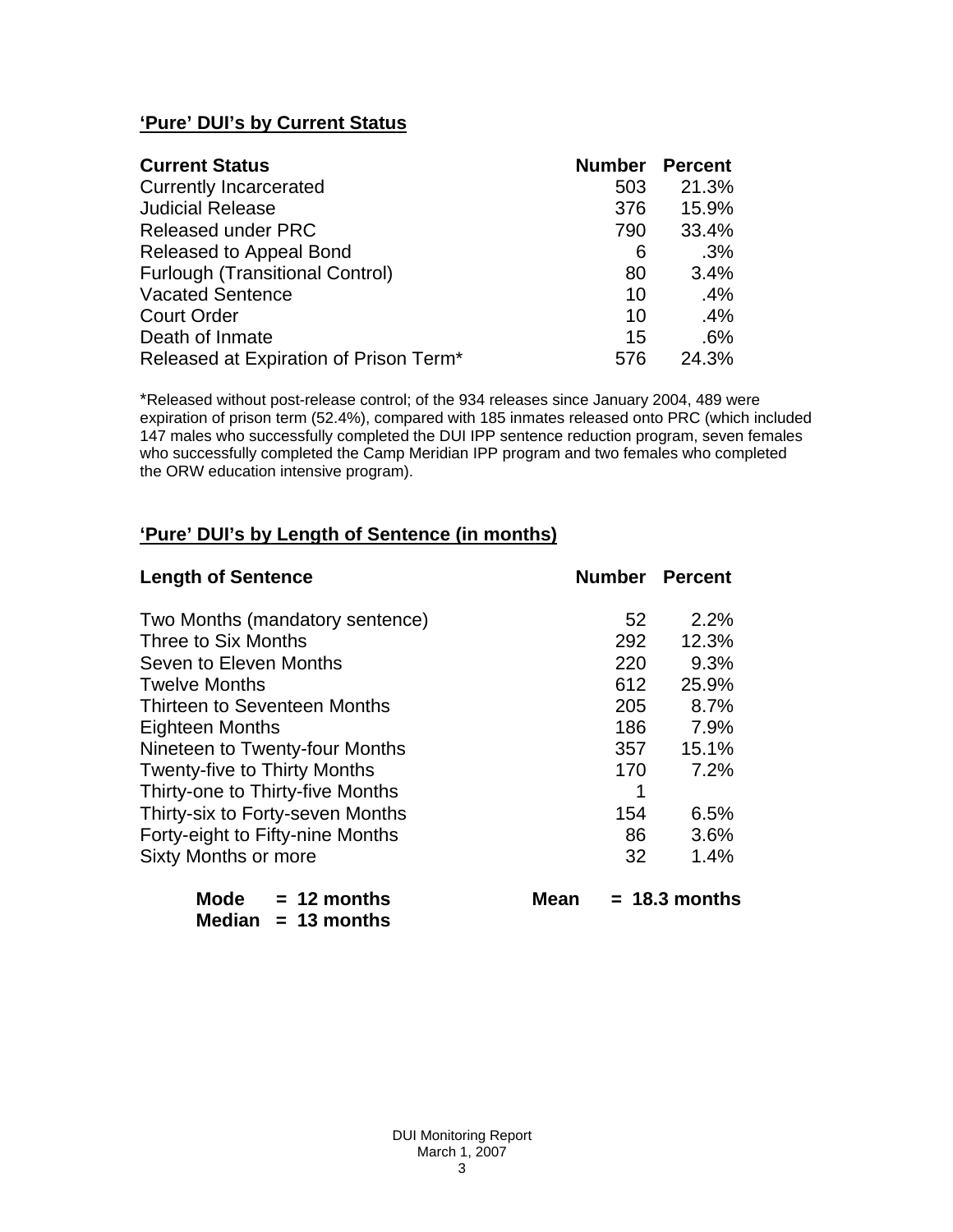# **'Pure' DUI's by Number of Prior Incarcerations**

| <b>Number of Prior Incarcerations</b> | Number Percent |          |
|---------------------------------------|----------------|----------|
| None                                  | 1401           | 59.2%    |
| One                                   | 553            | 23.4%    |
| Two                                   | 249            | $10.5\%$ |
| Three or more                         | 164            | 6.9%     |

#### **'Pure' DUI's Currently Incarcerated by Parent Institution\* (3/1/07)**

| <b>Institution</b>                                    | <b>Number</b>    | <b>Percent</b> | # in<br>Camp   |
|-------------------------------------------------------|------------------|----------------|----------------|
| <b>Allen Correctional Institution</b>                 | 4                | .8%            |                |
| <b>Belmont Correctional Institution</b>               | 24               | 4.8%           | 8              |
| <b>Chillicothe Correctional Institution</b>           | 14               | 2.8%           |                |
| <b>Corrections Reception Center</b>                   | 26               | 5.2%           |                |
| Dayton Correctional Institution                       | $\overline{4}$   | .8%            |                |
| <b>Franklin Pre-Release Center</b>                    | $\overline{4}$   | .8%            |                |
| <b>Grafton Correctional Institution</b>               | $\boldsymbol{9}$ | 1.8%           |                |
| <b>Hocking Correctional Institution</b>               | $\overline{7}$   | 1.4%           |                |
| <b>Lake Erie Correctional Institution</b>             | 14               | 2.8%           |                |
| <b>Lebanon Correctional Institution</b>               | $\overline{4}$   | .8%            | $\overline{2}$ |
| <b>London Correctional Institution</b>                | 28               | 5.6%           | 8              |
| <b>Lorain Correctional Institution</b>                | 38               | 7.6%           |                |
| <b>Madison Correctional Institution</b>               | $\mathbf 1$      | .2%            |                |
| <b>Mansfield Correctional Institution</b>             | 11               | 2.2%           | 6              |
| <b>Marion Correctional Institution</b>                | 12               | 2.4%           | 4              |
| <b>Noble Correctional Institution</b>                 | 16               | 3.2%           |                |
| <b>North Central Correctional Institution</b>         | $\overline{7}$   | 1.4%           |                |
| <b>North Coast Correctional Treatment Facility</b>    | 141              | 28.0%          | $10**$         |
| <b>Northeast Pre-Release Center</b>                   | 1                | .2%            |                |
| <b>Oakwood Correctional Facility</b>                  | 3                | .6%            |                |
| Ohio Reformatory for Women                            | 11               | 2.2%           |                |
| <b>Ohio State Penitentiary</b>                        | 3                | .6%            | 3              |
| <b>Pickaway Correctional Institution</b>              | 86               | 17.1%          |                |
| <b>Richland Correctional Institution</b>              | 14               | 2.8%           |                |
| <b>Ross Correctional Institution</b>                  | 10               | 2.0%           | 2              |
| Southeastern Correctional Institution                 | 4                | .8%            |                |
| Southern Ohio Correctional Facility                   | 1                | .2%            |                |
| <b>Toledo Correctional Institution</b>                | 1                | .2%            | 1              |
| <b>Trumbull Correctional Institution</b><br>$N = 503$ | 5                | 1.0%           | $5***$         |
|                                                       |                  |                |                |

\*Includes inmates out to court

\*\*In DUI IPP program at NCCTF \*\*\*Female inmates in TCI camp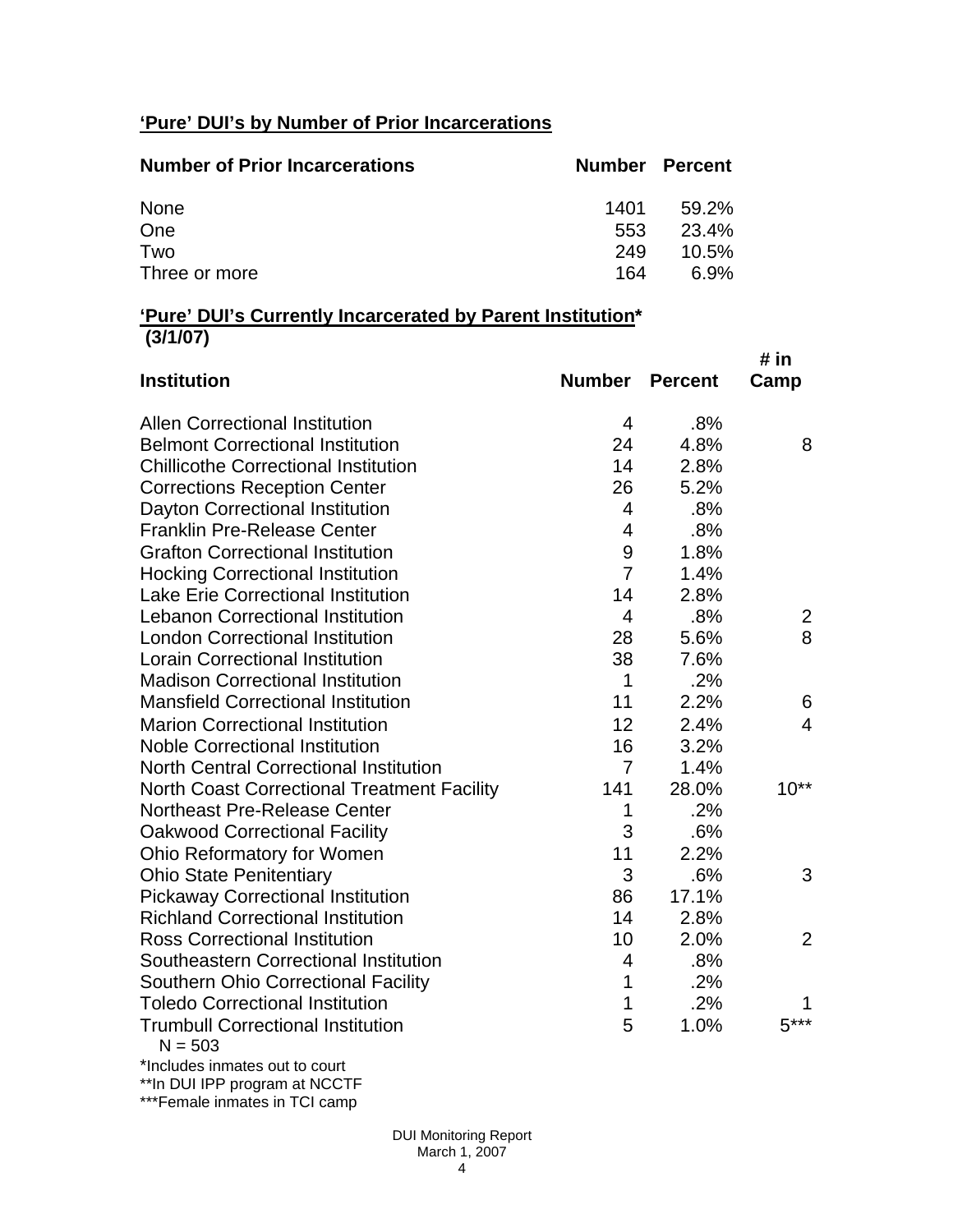## **'PURE' DUI OFFENDERS COMPARISON OF SELECTED RELEASE TYPES DEMOGRAPHICS AND TIME SERVED/TIME SAVED VARIABLES 3/1/07**

|                                                                         | <b>Release Types</b>        |                              |                                             |                         |                            |                   |                                                     |                                         |  |  |
|-------------------------------------------------------------------------|-----------------------------|------------------------------|---------------------------------------------|-------------------------|----------------------------|-------------------|-----------------------------------------------------|-----------------------------------------|--|--|
| <b>Variables</b>                                                        | Post-<br>Release<br>Control |                              | IPP with<br>Post-<br>Release<br>Control**** |                         | <b>Judicial</b><br>Release |                   | Expiration<br>of Sentence<br>with No<br>Supervision |                                         |  |  |
|                                                                         | N                           | $\frac{9}{6}$                | N                                           | $\%$ *                  | N                          | $\sqrt[6]{6}$     | N                                                   | $\%$                                    |  |  |
| <b>TOTAL</b>                                                            | 441                         |                              | 338                                         |                         | 376                        |                   | 576                                                 |                                         |  |  |
| Race:<br>White<br>African-American<br>Native American<br>Asian<br>Other | 418<br>21<br>$\overline{2}$ | 94.8<br>4.8<br>$\mathcal{A}$ | 320<br>15<br>1<br>$\overline{2}$            | 94.7<br>4.4<br>.3<br>.6 | 355<br>20<br>1             | 94.5<br>5.3<br>.3 | 532<br>40<br>1<br>$\mathbf{1}$<br>$\overline{2}$    | 92.4<br>6.9<br>$\cdot$<br>$\frac{1}{3}$ |  |  |
| Gender:<br>Male<br>Female                                               | 423<br>18                   | 95.9<br>4.1                  | 338                                         | 100.0                   | 337<br>39                  | 89.6<br>10.4      | 538<br>38                                           | 93.4<br>6.6                             |  |  |
| Age:<br>Mean<br>Median<br>Mode                                          | 37.6<br>37.0<br>36.0***     |                              | 38.4<br>39.0<br>42.0                        |                         | 37.9<br>38.0<br>38.0       |                   | 39.2<br>40.0<br>44.0                                |                                         |  |  |
| <b>Commitment County:</b><br>Major Urban**<br><b>All Others</b>         | 195<br>246                  | 44.2<br>55.8                 | 118<br>228                                  | 32.5<br>67.5            | 116<br>258                 | 30.9<br>69.1      | 213<br>363                                          | 37.0<br>63.0                            |  |  |

\*Column totals = 100%

\*\*Cuyahoga, Franklin, Hamilton, Lucas, Montgomery, Stark and Summit

\*\*\*Multiple modes; lowest value is shown

\*\*\*\* Males completing the DUI IPP at NCCTF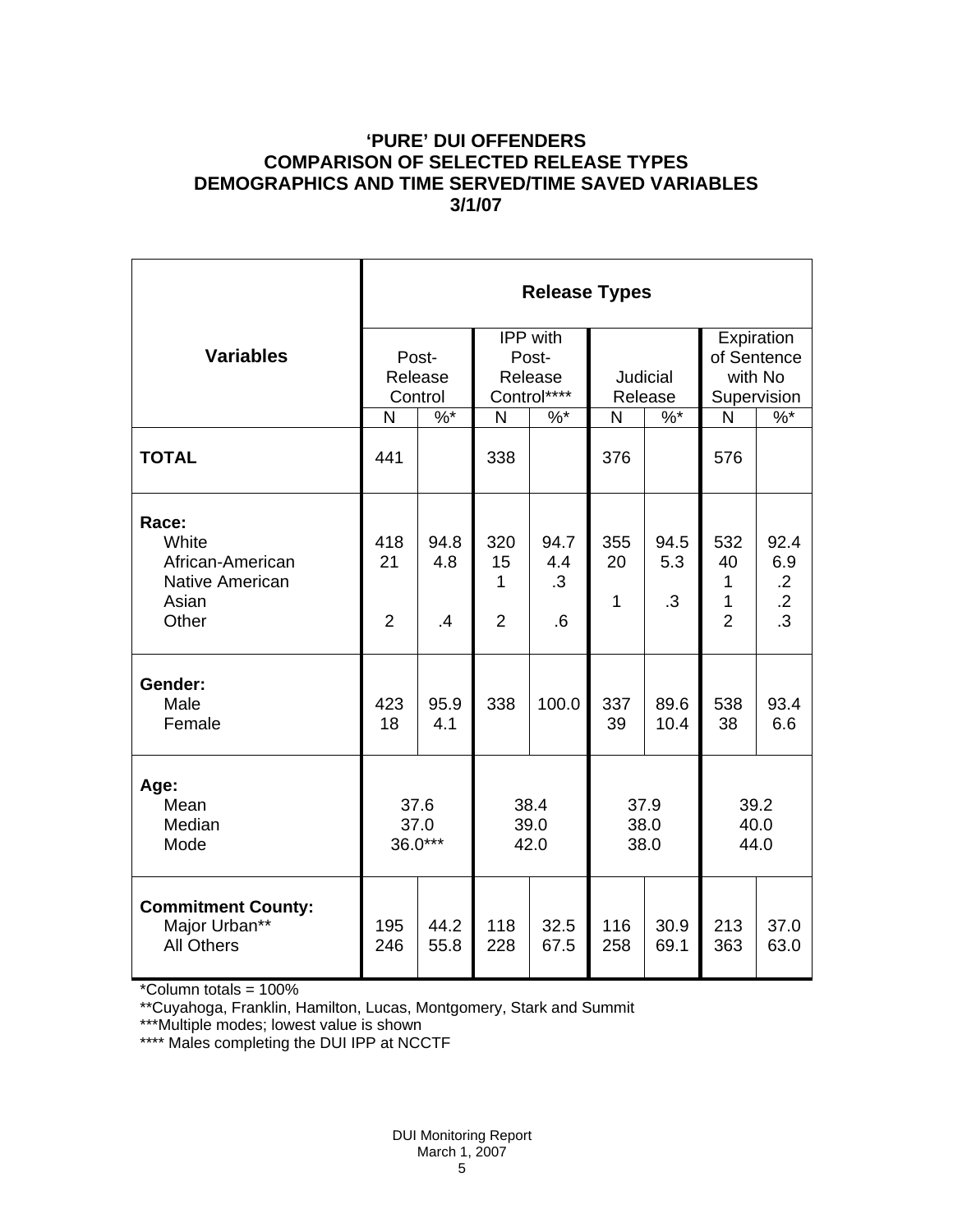|                                                                                       | <b>Release Types</b> |         |                        |        |                     |        |              |               |  |  |
|---------------------------------------------------------------------------------------|----------------------|---------|------------------------|--------|---------------------|--------|--------------|---------------|--|--|
|                                                                                       |                      |         | IPP with               |        |                     |        |              | Expiration of |  |  |
| <b>Variables</b>                                                                      |                      | Post-   | Post-                  |        |                     |        |              | Sentence      |  |  |
|                                                                                       |                      | Release | Release                |        | Judicial            |        | (with No     |               |  |  |
|                                                                                       |                      | Control | Control                |        | Release             |        | Supervision) |               |  |  |
|                                                                                       | N                    | $\%$ *  | N                      | $\%$ * | N                   | $\%$ * | N            | $\%$          |  |  |
| <b>Sentence Length</b><br>(Months):                                                   |                      |         |                        |        |                     |        |              |               |  |  |
| Mean                                                                                  | 11.6                 |         | 19.0                   |        | 20.3                |        | 13.9         |               |  |  |
| Median<br>Mode                                                                        | 12.0                 |         | 16.0                   |        | 18.0<br>12.0        |        | 12.0<br>12.0 |               |  |  |
|                                                                                       | 12.0                 |         | 12.0                   |        |                     |        |              |               |  |  |
| <b>Number of Priors:</b><br>None                                                      | 237                  | 53.7    | 228                    | 67.5   | 256                 | 68.1   | 338          | 58.7          |  |  |
| One                                                                                   | 107                  | 24.3    | 78                     | 23.1   | 65                  | 17.9   | 134          | 23.3          |  |  |
| Two                                                                                   | 46                   | 10.4    | 23                     | 6.8    | 33                  | 8.8    | 62           | 10.8          |  |  |
| Three or More                                                                         | 51                   | 11.6    | 9                      | 2.7    | 22                  | 5.9    | 42           | 7.3           |  |  |
| <b>Time Served (Months):</b>                                                          |                      |         |                        |        |                     |        |              |               |  |  |
| Mean                                                                                  | 9.2                  |         | 6.7                    |        | 6.0                 |        | 10.9         |               |  |  |
| Median                                                                                | 7.9                  |         | 5.5                    |        | 3.8                 |        | 8.7          |               |  |  |
| Mode                                                                                  | $4.6**$              |         | 5.7                    |        | 2.2                 |        | 5.3          |               |  |  |
| <b>Time Saved Through</b><br><b>Early Release (Months):</b><br>Mean<br>Median<br>Mode | N/A                  |         | 11.0<br>7.5<br>$6.1**$ |        | 14.0<br>11.7<br>9.2 |        | N/A          |               |  |  |

\*Column totals = 100%

\*\*Multiple modes; lowest value is shown